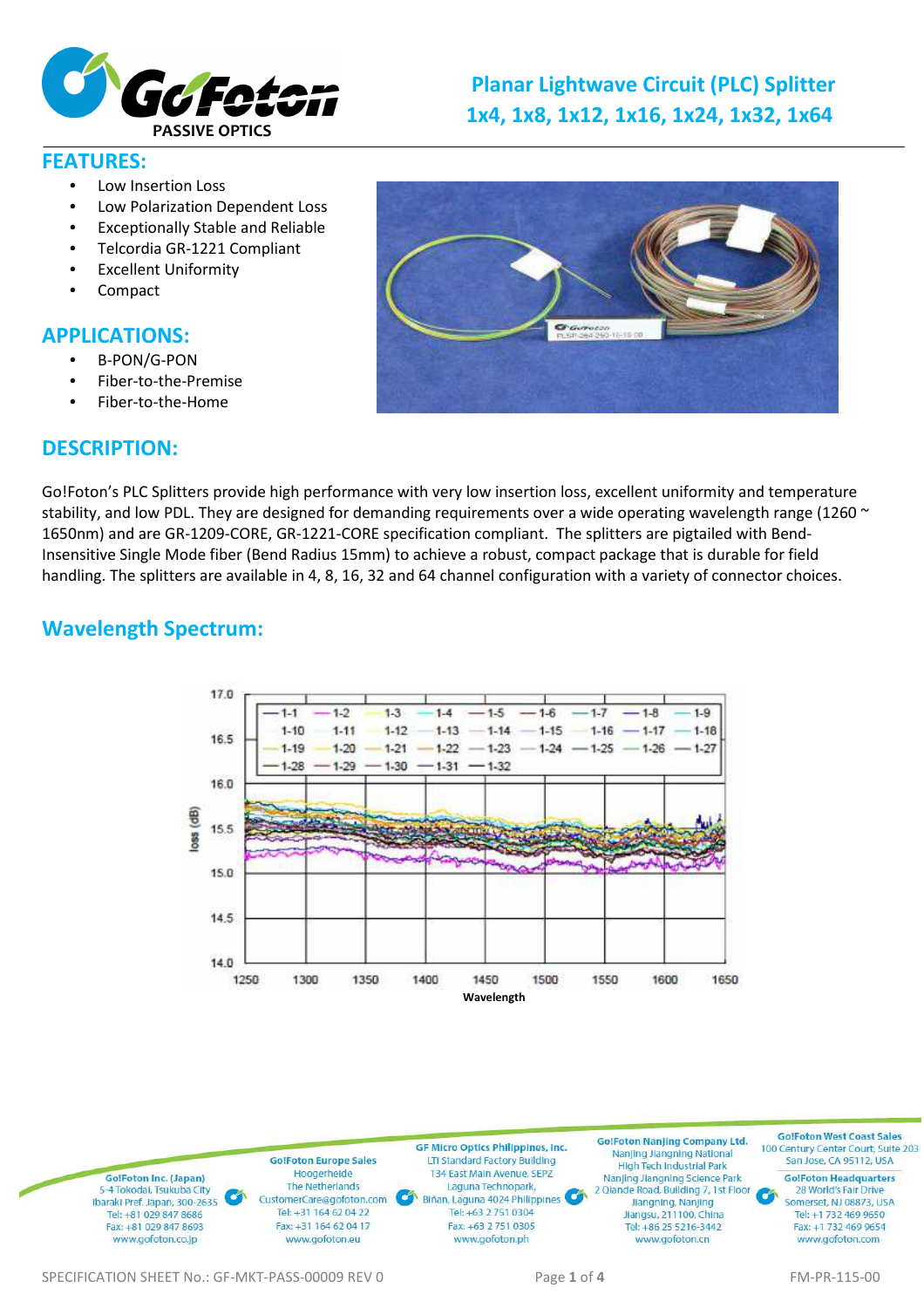

## **SPECIFICATIONS:**

The products supplied to this specification shall meet or exceed all the requirements specified herein.

#### **OPTICAL CHARACTERISTICS**

| <b>Parameter</b>                   |                | <b>Unit</b>              | 1x <sub>2</sub>                               | 1x4                      | 1x8        | 1x12   | 1x16   | 1x24                        | 1x32       | 1x64                                  |
|------------------------------------|----------------|--------------------------|-----------------------------------------------|--------------------------|------------|--------|--------|-----------------------------|------------|---------------------------------------|
| <b>Operating Wavelength</b>        |                | nm                       | 1260~620                                      |                          |            |        |        |                             |            |                                       |
| <b>Coupling Ration</b>             |                | $\overline{\phantom{a}}$ | Even                                          |                          |            |        |        |                             |            |                                       |
| <b>Insertion Loss</b>              |                | dB                       | $\leq 3.9$                                    | $\leq 7.4$               | $\leq10.9$ | ≤13.2  | ≤14.1  | $\leq 16.4$                 | ≤17.4      | ≤20.4                                 |
| Uniformity                         |                | dB                       | ≤ $0.8$                                       | $\leq 1.0$               | $≤1.0$     | $≤1.0$ | $≤1.0$ | $\leq 1.4$                  | $\leq 1.4$ | $\leq 1.7$                            |
| <b>Polarization Dependent Loss</b> |                | dB                       |                                               | $\leq 0.2$<br>$\leq 0.3$ |            |        |        |                             |            |                                       |
| Wavelength Dependent Loss          |                | dB                       | $\leq 0.3$                                    |                          |            |        |        |                             |            |                                       |
| <b>Optical Return Loss</b>         |                | dB                       | $\geq 50$                                     |                          |            |        |        |                             |            |                                       |
| Directivity                        |                | dB                       | $\geq 50$                                     |                          |            |        |        |                             |            |                                       |
| <b>Optical Power Handling</b>      |                | mW                       | $\leq 300$                                    |                          |            |        |        |                             |            |                                       |
| <b>Operating Temperature Range</b> |                | °C                       | $-40^{\circ}85$                               |                          |            |        |        |                             |            |                                       |
| Storage Temperature Range          |                | °C                       | $-40^{\circ}85$                               |                          |            |        |        |                             |            |                                       |
| Fiber Type                         |                |                          | ITU G657A1Compliant Single Mode Fiber, Ribbon |                          |            |        |        |                             |            |                                       |
| Package Size                       | Mini/Blockless | mm                       |                                               | 40x4x4                   |            |        | 50x7x4 |                             | 55x12x4    |                                       |
|                                    | Box            | mm                       |                                               | 95x75x8                  |            |        |        | 120x90x9                    |            | 120x90x16                             |
|                                    | Enclosure      | mm                       | 158x130(118)x28.8(26.8)                       |                          |            |        |        | 158x130(118)<br>x57.6(56.1) |            | 1RU<br>482.6 (431.8)<br>x257.0 x 43.7 |

Notes:

1. All specifications include connector losses.

2. Uniformity is defined as loss difference between output ports.

3. Other package size available upon request.

Ribbon Fiber Color Code:



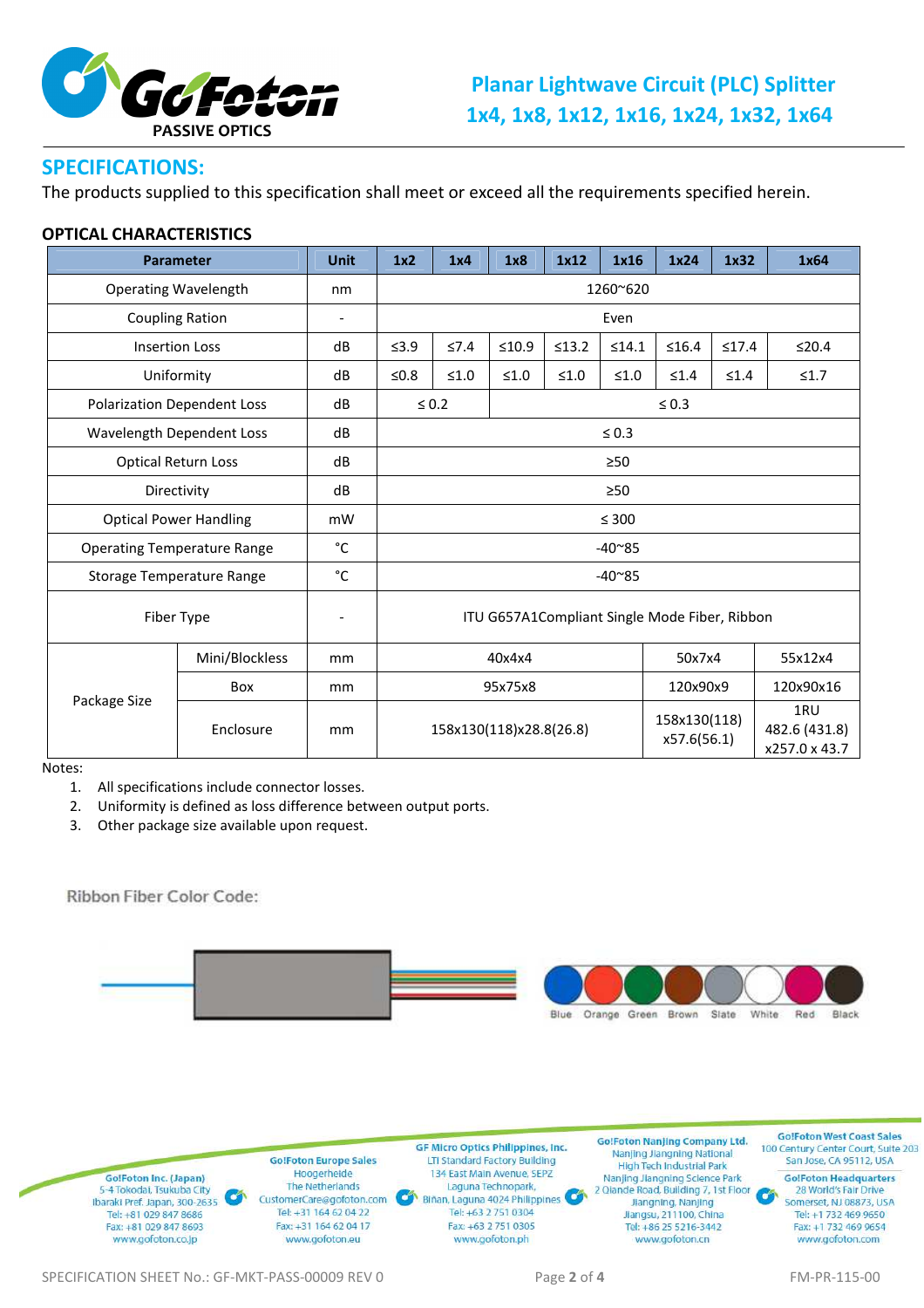

# **Planar Lightwave Circuit (PLC) Splitter 1x4, 1x8, 1x12, 1x16, 1x24, 1x32, 1x64**

## **Ordering Information:**

## **PLC in Cassette**



#### Notes:

<sup>1</sup> Standard Fiber Type is ITU-T G657.A2/B2 and G652.D.

 $2$  Fiber Length tolerance is +/-0.1 meter.

<sup>3</sup> All ports are with connector of the same type.

<sup>4</sup> Only applicable for products which are not covered by the Standard Specification.

#### **Example: PLCSS108M310**

*1X8 Standard PLC Splitter, Mini, 900um Tight Buffer, one (1) meter fiber length without connectors*